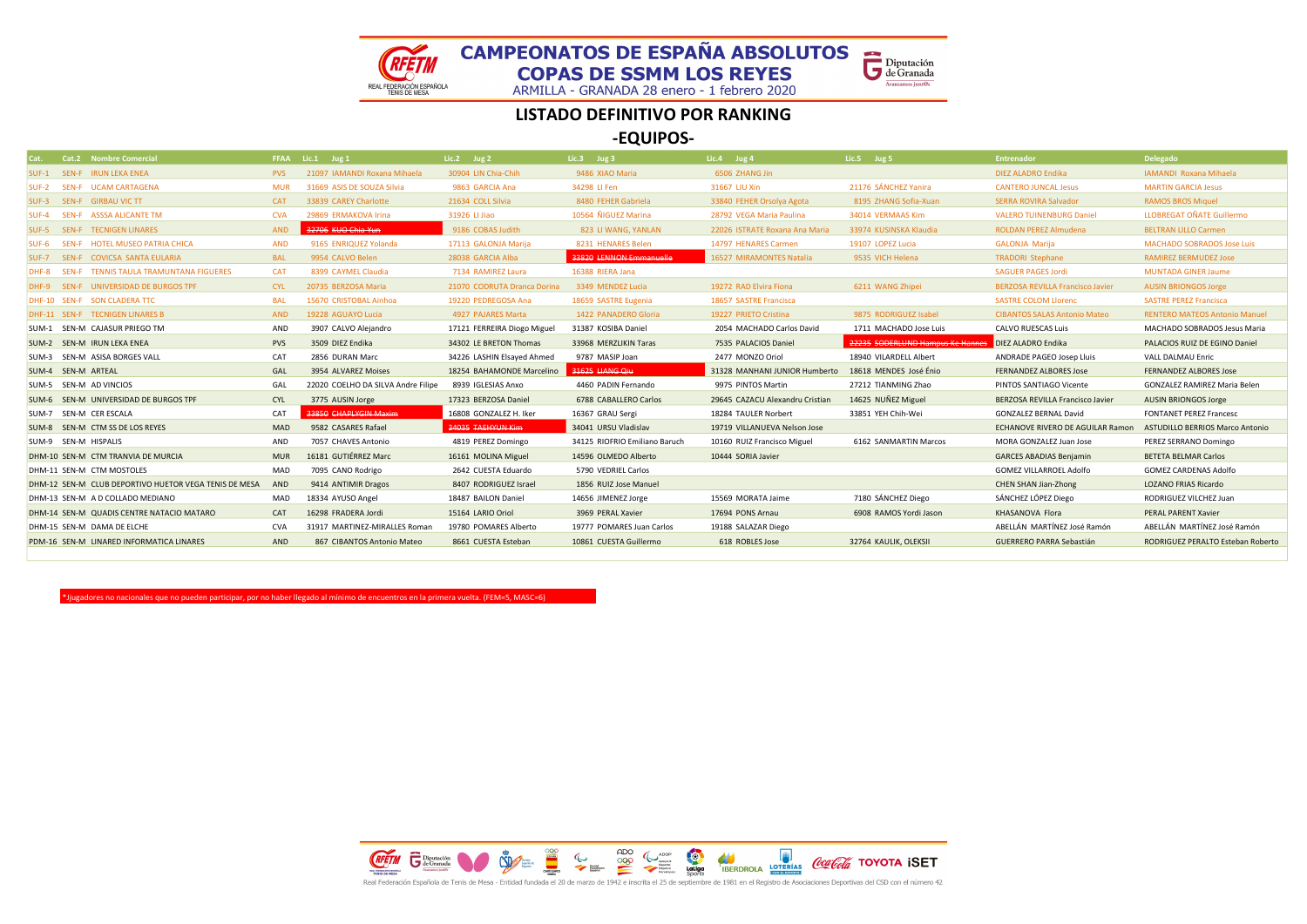

ARMILLA - GRANADA 28 enero - 1 febrero 2020



### LISTADO DEFINITIVO CON CABEZAS DE SERIE - INDIVIDUAL -

| Cat             | Lic  | Jugador                      | <b>Club</b>                    | <b>FFAA</b>  | <b>RK</b> |
|-----------------|------|------------------------------|--------------------------------|--------------|-----------|
| $1$ SEN-F       | 8399 | <b>CAYMEL Claudia</b>        | <b>TRAMUNTANA</b>              | <b>CAT</b>   | 2560      |
| $2$ SEN-F       | 9863 | <b>GARCIA Ana</b>            | <b>UCAM TM CARTAGENA</b>       | <b>MUR</b>   | 2295      |
| 3 SEN-F         |      | 10564 NIGUEZ Marina          | <b>ALICANTE TM</b>             | <b>CVA</b>   | 1899,5    |
| $4$ SEN-F       |      | 17582 FERNANDEZ Alba         | <b>CTT CALELLA</b>             | <b>CAT</b>   | 1777      |
| 5 SEN-F         |      | 4804 BARBA Sofia             | <b>RIVAS</b>                   | <b>MAD</b>   | 1776,5    |
| $6$ SEN-F       | 9165 | <b>ENRIQUEZ Yolanda</b>      | PRIEGO MUJER Y PROGRESO TM     | <b>AND</b>   | 1722,5    |
| 7 SEN-F         |      | 3909 BUENO Paula             | <b>CTM BOADILLA</b>            | <b>MAD</b>   | 1715      |
| 8 SEN-F         |      | 23323 VERTIZ Ana Maria       | <b>CDE TENIS MESA PARLA</b>    | <b>MAD</b>   | 1665      |
| 9 SEN-F         |      | 16388 RIERA Jana             | <b>TRAMUNTANA</b>              | <b>CAT</b>   | 1630      |
| $10$ SEN-F      |      | 21176 SÁNCHEZ Yanira         | <b>UCAM TM CARTAGENA</b>       | <b>MUR</b>   | 1621,5    |
| $11$ SEN-F      | 9186 | <b>COBAS Judith</b>          | <b>LINARES</b>                 | <b>AND</b>   | 1608,5    |
| $12$ SEN-F      |      | 19272 RAD Elvira Fiona       | <b>BURGOS TM</b>               | <b>CYL</b>   | 1548      |
| 13 SEN-F        |      | 15670 CRISTOBAL Ainhoa       | SON CLADERA TTC                | <b>BAL</b>   | 1534      |
| $14$ SEN-F      |      | 19691 RODRÍGUEZ Angela       | COLLADO                        | MAD          | 1380      |
| $15$ SEN-F      |      | 14797 HENARES Carmen         | PRIEGO MUJER Y PROGRESO TM     | <b>AND</b>   | 1367      |
| $16$ SEN-F      |      | 18659 SASTRE Eugenia         | SON CLADERA TTC                | <b>BAL</b>   | 1319,5    |
| 17 SEN-F        |      | 14617 MATELLANES Aitana      | <b>CDE TENIS MESA PARLA</b>    | <b>MAD</b>   | 1310      |
| $18$ SEN-F      |      | 19220 PEDREGOSA Ana          | SON CLADERA TTC                | <b>BAL</b>   | 1295      |
| <b>19 SEN-F</b> |      | 4927 PAJARES Marta           | <b>LINARES</b>                 | <b>AND</b>   | 1275,5    |
| 20 SEN-F        |      | 18640 MARTIN Maria Del Pilar | <b>CTM BOADILLA</b>            | <b>MAD</b>   | 1250      |
| 21 SEN-F        |      | 21634 COLL Silvia            | VIC T.T.                       | <b>CAT</b>   | 1201      |
| $22$ SEN-F      |      | 7126 GARCIA Angela           | <b>CDTM HUJASE JAEN</b>        | <b>AND</b>   | 1178      |
| 23 SEN-F        |      | 20091 DE LA MATA Ana         | <b>COLLADO</b>                 | <b>MAD</b>   | 802,5     |
| $1$ SEN-M       | 2054 | <b>MACHADO Carlos David</b>  | <b>CLUB PRIEGO TM</b>          | <b>AND</b>   | 3331      |
| 2 SEN-M         | 2302 | <b>CANTERO Jesus</b>         | <b>INDEPENDIENTE-RFETM</b>     | <b>RFETM</b> | 3222      |
| 3 SEN-M         | 2856 | <b>DURAN Marc</b>            | <b>CTT BORGES</b>              | <b>CAT</b>   | 2868      |
| 4 SEN-M         | 5807 | <b>FRANCO Carlos</b>         | <b>INDEPENDIENTE-RFETM</b>     | <b>RFETM</b> | 2712      |
| 5 SEN-M         |      | <b>3954 ALVAREZ Moises</b>   | <b>ARTEAL TM</b>               | <b>GAL</b>   | 2628      |
| 6 SEN-M         | 3509 | <b>DIEZ Endika</b>           | <b>LEKA ENEA IRUN</b>          | <b>PVS</b>   | 2609      |
| 7 SEN-M         | 6788 | <b>CABALLERO Carlos</b>      | <b>BURGOS TM</b>               | <b>CYL</b>   | 2505      |
| 8 SEN-M         | 3907 | <b>CALVO Alejandro</b>       | <b>CLUB PRIEGO TM</b>          | <b>AND</b>   | 2360      |
| $9$ SEN-M       | 3852 | <b>MARTINEZ Guillermo</b>    | <b>MONTE PORREIRO</b>          | <b>GAL</b>   | 2358      |
| $10$ SEN-M      |      | 4833 VILCHEZ Miguel Angel    | <b>INDEPENDIENTE-RFETM</b>     | <b>RFETM</b> | 2344,5    |
| $11$ SEN-M      |      | 10160 RUIZ Francisco Miguel  | <b>HISPALIS</b>                | <b>AND</b>   | 2162,5    |
| $12$ SEN-M      |      | 3775 AUSIN Jorge             | <b>BURGOS TM</b>               | <b>CYL</b>   | 2151      |
| SEN-M           |      | <b>MONZO Oriol</b>           | <b>CTT BORGES</b>              | <b>CAT</b>   | 2121,00   |
| $13$ SEN-M      | 9787 | <b>MASIP Joan</b>            | <b>CTT BORGES</b>              | <b>CAT</b>   | 2066      |
| $14$ SEN-M      |      | 17948 LILLO Alberto          | <b>ALICANTE TM</b>             | <b>CVA</b>   | 2049,5    |
| $15$ SEN-M      |      | 2726 BENITO Javier           | <b>INDEPENDIENTE-RFETM</b>     | <b>RFETM</b> | 2046,5    |
| $16$ SEN-M      |      | <b>5790 VEDRIEL Carlos</b>   | <b>MOSTOLES</b>                | <b>MAD</b>   | 2031      |
| $17$ SEN-M      |      | 3600 VIDAL Jaime             | CD MARPEX BERAUN-ERRENTERIA TM | <b>PVS</b>   | 2006,5    |

**CONTRACTOR OCCION TOYOTA ISET**  $\begin{picture}(180,10) \put(10,10){\line(1,0){100}} \put(10,10){\line(1,0){100}} \put(10,10){\line(1,0){100}} \put(10,10){\line(1,0){100}} \put(10,10){\line(1,0){100}} \put(10,10){\line(1,0){100}} \put(10,10){\line(1,0){100}} \put(10,10){\line(1,0){100}} \put(10,10){\line(1,0){100}} \put(10,10){\line(1,0){100}} \put(10,10$  $\mathbb{C}$ **CREETIN** GE Diputación Real Federación Española de Tenis de Mesa - Entidad fundada el 20 de marzo de 1942 e inscrita el 25 de septiembre de 1981 en el Registro de Asociaciones Deportivas del CSD con el número 42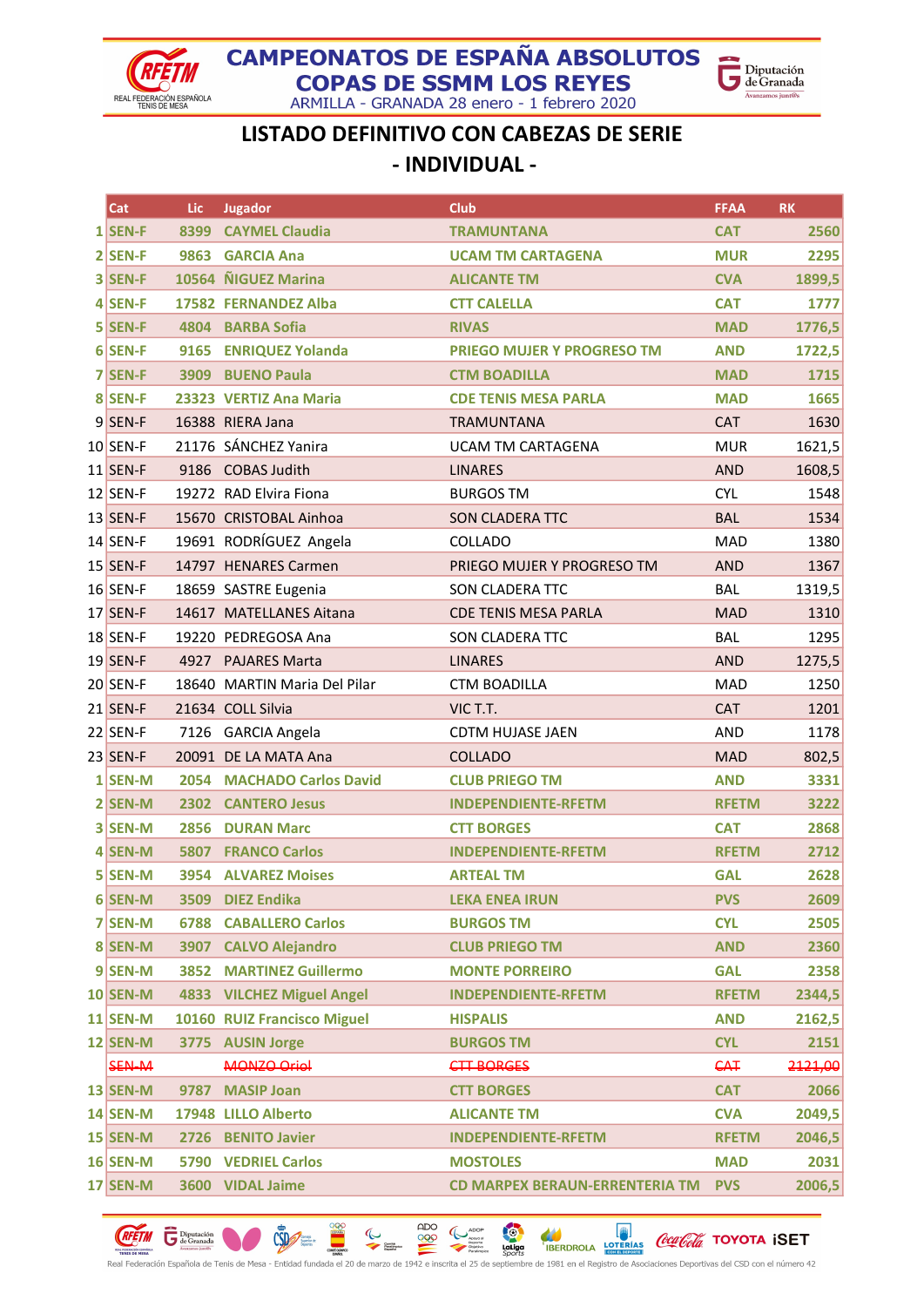

### **CAMPEONATOS DE ESPAÑA ABSOLUTOS COPAS DE SSMM LOS REYES** ARMILLA - GRANADA 28 enero - 1 febrero 2020



LISTADO DEFINITIVO CON CABEZAS DE SERIE - INDIVIDUAL -

| Cat             | Lic  | <b>Jugador</b>                 | <b>Club</b>                 | <b>FFAA</b>  | <b>RK</b> |
|-----------------|------|--------------------------------|-----------------------------|--------------|-----------|
| $18$ SEN-M      | 6179 | <b>MORATO Adrian</b>           | <b>CDE TENIS MESA PARLA</b> | <b>MAD</b>   | 1954      |
| <b>19 SEN-M</b> | 7535 | <b>PALACIOS Daniel</b>         | <b>LEKA ENEA IRUN</b>       | <b>PVS</b>   | 1883      |
| $20$ SEN-M      | 1856 | <b>RUIZ Jose Manuel</b>        | <b>CD HUETOR VEGA TM</b>    | <b>AND</b>   | 1862,5    |
| $21$ SEN-M      |      | 19291 DE LAS HERAS Rafael      | <b>CDE TENIS MESA PARLA</b> | <b>MAD</b>   | 1849,5    |
| $22$ SEN-M      |      | 10444 SORIA Javier             | <b>MURCIA</b>               | <b>MUR</b>   | 1829      |
| $23$ SEN-M      |      | 14625 NUÑEZ Miguel             | <b>BURGOS TM</b>            | <b>CYL</b>   | 1774,5    |
| $24$ SEN-M      | 9582 | <b>CASARES Rafael</b>          | <b>SAN SEBASTIAN REYES</b>  | <b>MAD</b>   | 1762      |
| $25$ SEN-M      |      | 16181 GUTIÉRREZ Marc           | <b>MURCIA</b>               | <b>MUR</b>   | 1704      |
| $26$ SEN-M      | 7057 | <b>CHAVES Antonio</b>          | <b>HISPALIS</b>             | <b>AND</b>   | 1665,5    |
| $27$ SEN-M      | 9975 | <b>PINTOS Martin</b>           | <b>AD VINCIOS</b>           | <b>GAL</b>   | 1654,5    |
| $28$ SEN-M      |      | 16808 GONZALEZ H. Iker         | <b>L'ESCALA</b>             | <b>CAT</b>   | 1598,5    |
| $29$ SEN-M      |      | 1711 MACHADO Jose Luis         | <b>CLUB PRIEGO TM</b>       | <b>AND</b>   | 1596      |
| <b>30 SEN-M</b> |      | <b>18940 VILARDELL Albert</b>  | <b>CTT BORGES</b>           | <b>CAT</b>   | 1572,5    |
| <b>31 SEN-M</b> |      | 18622 SANCHEZ Juan Pedro       | <b>CDTM CARTAGENA</b>       | <b>MUR</b>   | 1534,5    |
| <b>32 SEN-M</b> | 3969 | <b>PERAL Xavier</b>            | <b>NATACIO MATARO</b>       | <b>CAT</b>   | 1529,5    |
| 33 SEN-M        |      | 16161 MOLINA Miguel            | <b>MURCIA</b>               | <b>MUR</b>   | 1529      |
| 34 SEN-M        |      | 18334 AYUSO Angel              | COLLADO                     | MAD          | 1456      |
| 35 SEN-M        |      | 10175 CHAMORRO Miguel          | INDEPENDIENTE-RFETM         | <b>RFETM</b> | 1440      |
| 36 SEN-M        |      | 17779 GUERRICABEITIA Jon Ander | INDEPENDIENTE-RFETM         | RFETM        | 1440      |
| 37 SEN-M        |      | 17694 PONS Arnau               | NATACIO MATARO              | <b>CAT</b>   | 1405,5    |
| 38 SEN-M        |      | 9414 ANTIMIR Dragos            | CD HUETOR VEGA TM           | <b>AND</b>   | 1365,5    |
| 39 SEN-M        | 7097 | <b>GONZALEZ Eduardo</b>        | INDEPENDIENTE-RFETM         | <b>RFETM</b> | 1364,5    |
| 40 SEN-M        |      | 16367 GRAU Sergi               | L'ESCALA                    | <b>CAT</b>   | 1363,5    |
| 41 SEN-M        | 6162 | <b>SANMARTIN Marcos</b>        | <b>HISPALIS</b>             | <b>AND</b>   | 1354      |
| 42 SEN-M        | 8407 | RODRIGUEZ Israel               | CD HUETOR VEGA TM           | <b>AND</b>   | 1353      |
| $43$ SEN-M      | 7095 | <b>CANO Rodrigo</b>            | <b>MOSTOLES</b>             | <b>MAD</b>   | 1333,5    |
| 44 SEN-M        | 7179 | SÁNCHEZ Borja                  | MADRID CIUDAD TM            | <b>MAD</b>   | 1323      |
| 45 SEN-M        |      | 4460 PADIN Fernando            | <b>AD VINCIOS</b>           | GAL          | 1315,5    |
| 46 SEN-M        |      | 18012 PANTOJA Miguel Angel     | CDE TENIS MESA PARLA        | MAD          | 1297,5    |
| 47 SEN-M        |      | 17879 PEREZ Juan               | INDEPENDIENTE-RFETM         | <b>RFETM</b> | 1261,5    |
| 48 SEN-M        |      | 2831 PEREZ Alvaro              | <b>CD FIRGONG</b>           | <b>CNR</b>   | 1225      |
| 49 SEN-M        |      | 18284 TAULER Norbert           | <b>L'ESCALA</b>             | <b>CAT</b>   | 1214,5    |
| 50 SEN-M        | 6908 | RAMOS Yordi Jason              | NATACIO MATARO              | CAT          | 1204      |
| 51 SEN-M        | 867  | <b>CIBANTOS Antonio Mateo</b>  | <b>LINARES</b>              | <b>AND</b>   | 1186      |
| $52$ SEN-M      |      | 17323 BERZOSA Daniel           | <b>BURGOS TM</b>            | <b>CYL</b>   | 1179      |
| 53 SEN-M        |      | 5991 LOZANO Pablo              | <b>ALUCHE</b>               | <b>MAD</b>   | 1170,5    |
| 54 SEN-M        |      | 30804 VALENZUELA David Jerman  | MADRID CIUDAD TM            | MAD          | 1116      |
| $55$ SEN-M      |      | 10469 SOSA Pablo               | AMISTAD XII DE ENERO        | <b>CNR</b>   | 1109      |
| 56 SEN-M        |      | 14596 OLMEDO Alberto           | <b>MURCIA</b>               | <b>MUR</b>   | 1089,5    |
| 57 SEN-M        |      | 19188 SALAZAR Diego            | DAMA DE ELCHE               | <b>CVA</b>   | 1087,5    |
| 58 SEN-M        |      | 18487 BAILON Daniel            | COLLADO                     | MAD          | 1070      |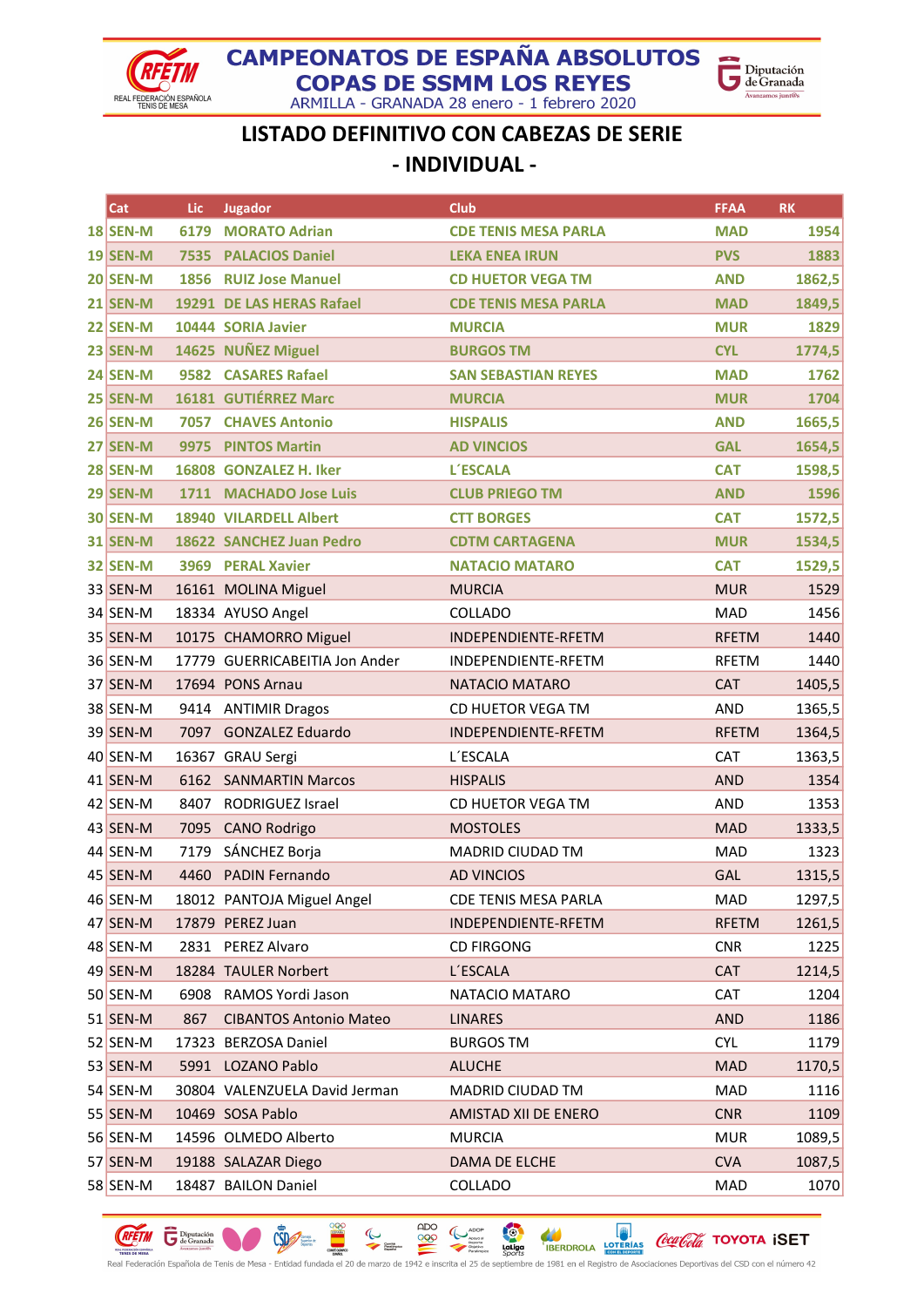



ARMILLA - GRANADA 28 enero - 1 febrero 2020

## LISTADO DEFINITIVO CON CABEZAS DE SERIE - INDIVIDUAL -

| Cat        | Lic. | <b>Jugador</b>                 | <b>Club</b>                 | <b>FFAA</b> | <b>RK</b> |
|------------|------|--------------------------------|-----------------------------|-------------|-----------|
| $59$ SEN-M |      | 14656 JIMENEZ Jorge            | <b>COLLADO</b>              | <b>MAD</b>  | 1054,5    |
| 60 SEN-M   |      | 17881 HERRANZ Gonzalo          | <b>TALAVERA</b>             | <b>CLM</b>  | 988,5     |
| 61 SEN-M   |      | 19777 POMARES Juan Carlos      | <b>DAMA DE ELCHE</b>        | <b>CVA</b>  | 947       |
| 62 SEN-M   | 2341 | <b>MULERO Moises</b>           | <b>PORTUENSE</b>            | <b>AND</b>  | 942       |
| 63 SEN-M   | 3164 | <b>TOBARUELA Javier</b>        | <b>LINARES</b>              | <b>AND</b>  | 886       |
| 64 SEN-M   | 2149 | <b>DIAZ Sebastian</b>          | <b>BOLA P LA ZUBIA</b>      | <b>AND</b>  | 878,5     |
| 65 SEN-M   | 4834 | <b>MARTINEZ Andres</b>         | <b>VILLAFRANCA</b>          | <b>EXT</b>  | 851       |
| 66 SEN-M   |      | 19719 VILLANUEVA Nelson Jose   | <b>SAN SEBASTIAN REYES</b>  | <b>MAD</b>  | 833       |
| 67 SEN-M   |      | 19150 GAINZA Alvaro            | <b>MIJAS</b>                | <b>AND</b>  | 807,5     |
| 68 SEN-M   |      | 17934 ROMAN Carlos             | <b>MERCANTIL SEVILLA</b>    | <b>AND</b>  | 806,5     |
| 69 SEN-M   |      | 8661 CUESTA Esteban            | <b>LINARES</b>              | <b>AND</b>  | 776       |
| 70 SEN-M   |      | 22699 GARCIA Julio             | <b>BOLA P LA ZUBIA</b>      | <b>AND</b>  | 672       |
| 71 SEN-M   |      | 19866 LÓPEZ Alberto            | <b>CDE TENIS MESA PARLA</b> | <b>MAD</b>  | 667       |
| 72 SEN-M   |      | 19780 POMARES Alberto          | DAMA DE ELCHE               | <b>CVA</b>  | 658,5     |
| 73 SEN-M   |      | 15569 MORATA Jaime             | <b>COLLADO</b>              | <b>MAD</b>  | 654,5     |
| 74 SEN-M   | 753  | <b>PEREZ Vicente Anastasio</b> | AMISTAD XII DE ENERO        | <b>CNR</b>  | 619       |
| 75 SEN-M   | 6779 | OÑA Jose Luis                  | <b>MERCANTIL SEVILLA</b>    | <b>AND</b>  | 574,5     |
| 76 SEN-M   | 1959 | <b>FERNANDEZ Juan Luis</b>     | <b>GASTEIZ</b>              | <b>PVS</b>  | 531       |
| 77 SEN-M   | 1141 | RODRIGUEZ Esteban Roberto      | <b>LINARES</b>              | <b>AND</b>  | 527       |
| 78 SEN-M   |      | 20748 URQUIZAR Hugo            | <b>BOLA P LA ZUBIA</b>      | <b>AND</b>  | 524,3     |
| 79 SEN-M   | 8962 | <b>FERNANDEZ Antonio</b>       | <b>CDB TM CIUDAD REAL</b>   | <b>CLM</b>  | 509       |
| 80 SEN-M   |      | 2642 CUESTA Eduardo            | <b>MOSTOLES</b>             | <b>MAD</b>  | 500       |

Para los cabezas de serie, se utilizará el ránking absoluto de la 2ª vuelta,

se cogerá la puntuación más alta entre el ránking de 1ª y 2ª vuelta.

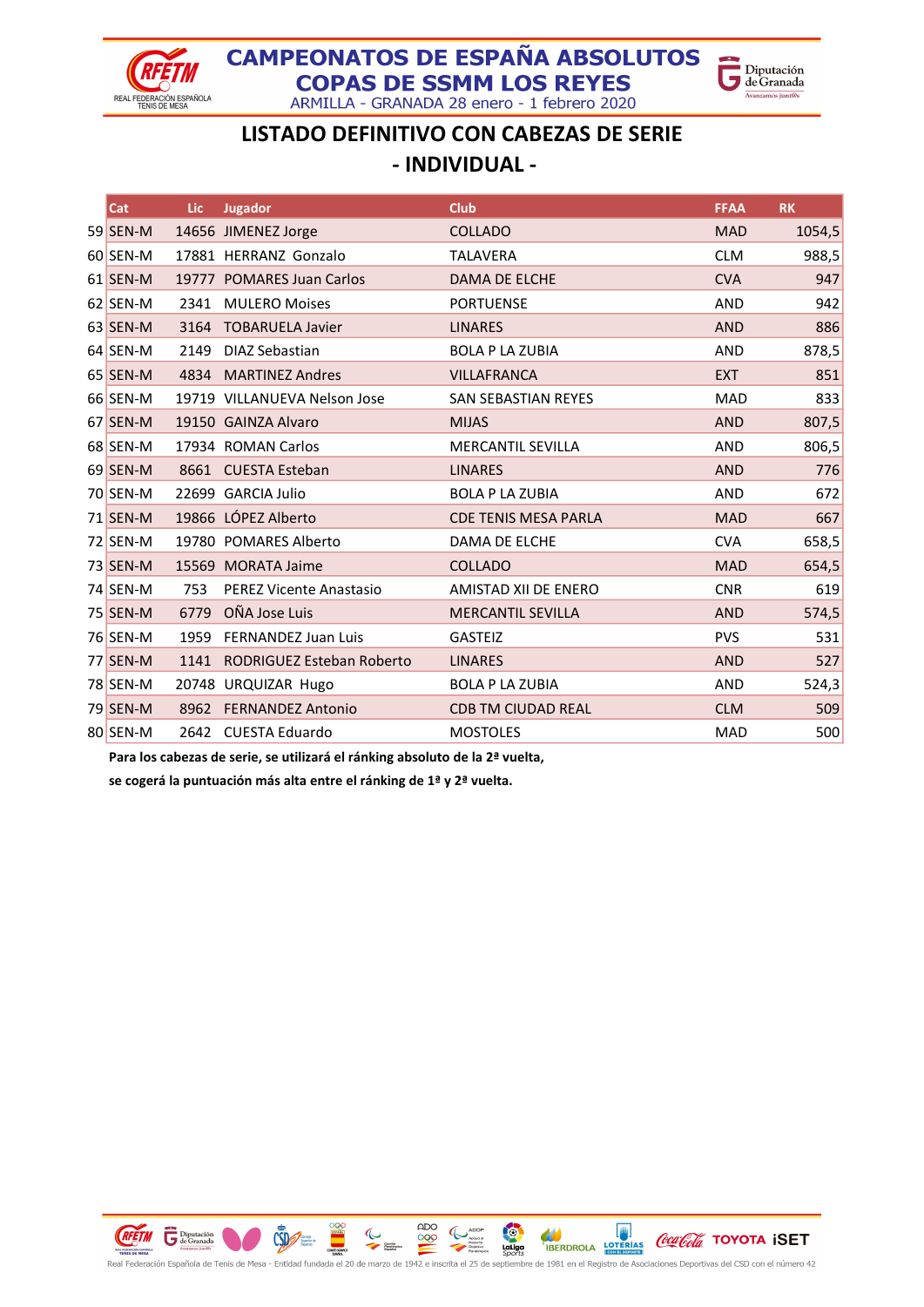Diputación<br>de Granada

Avanzamos junt@s

REAL FEDERACIÓN ESPAÑOLA<br>TENIS DE MESA

ARMILLA - GRANADA 28 enero - 1 febrero 2020

### LISTADO DEFINITIVO CABEZAS DE SERIE

- DOBLES -

| <b>Cat</b> | Lic <sub>1</sub> | Jug 1                        | Club <sub>1</sub>           | FFAA-1       | Lic <sub>2</sub> | Jug 2                       | Club <sub>2</sub>           | FFAA2        | RK1    | RK <sub>2</sub> | <b>TOTAL</b> |
|------------|------------------|------------------------------|-----------------------------|--------------|------------------|-----------------------------|-----------------------------|--------------|--------|-----------------|--------------|
| 1 SEN-F    |                  | 19272 RAD Elvira Fiona       | <b>BURGOS TM</b>            | <b>CYL</b>   |                  | 6211 WANG Zhipei            | <b>BURGOS TM</b>            | <b>CYL</b>   | 1548   | 3634            | 5182         |
| 2 SEN-F    |                  | 4804 BARBA Sofia             | <b>RIVAS</b>                | <b>MAD</b>   |                  | 8399 CAYMEL Claudia         | <b>TRAMUNTANA</b>           | <b>CAT</b>   | 1776,5 | 2560            | 4336,5       |
| 3 SEN-F    |                  | 3909 BUENO Paula             | <b>CTM BOADILLA</b>         | <b>MAD</b>   |                  | 9863 GARCIA Ana             | <b>UCAM TM CARTAGENA</b>    | <b>MUR</b>   | 1715   | 2295            | 4010         |
| 4 SEN-F    |                  | 10564 ÑIGUEZ Marina          | <b>ALICANTE TM</b>          | <b>CVA</b>   |                  | 17582 FERNANDEZ Alba        | <b>CTT CALELLA</b>          | <b>CAT</b>   | 1899,5 | 1777            | 3676,5       |
| 5 SEN-F    |                  | 7134 RAMIREZ Laura           | <b>TRAMUNTANA</b>           | <b>CAT</b>   |                  | 16388 RIERA Jana            | <b>TRAMUNTANA</b>           | <b>CAT</b>   | 1923,5 | 1630            | 3553,5       |
| 6 SEN-F    |                  | 14617 MATELLANES Aitana      | <b>CDE TENIS MESA PARLA</b> | <b>MAD</b>   |                  | 23323 VERTIZ Ana Maria      | <b>CDE TENIS MESA PARLA</b> | <b>MAD</b>   | 1310   | 1665            | 2975         |
| 7 SEN-F    |                  | 18640 MARTIN Maria Del Pilar | <b>CTM BOADILLA</b>         | <b>MAD</b>   |                  | 9165 ENRIQUEZ Yolanda       | PRIEGO MUJER Y PROGRESO TM  | <b>AND</b>   | 1250   | 1722,5          | 2972,5       |
| 8 SEN-F    |                  | 18659 SASTRE Eugenia         | <b>SON CLADERA TTC</b>      | <b>BAL</b>   |                  | 21176 SÁNCHEZ Yanira        | <b>UCAM TM CARTAGENA</b>    | <b>MUR</b>   | 1319,5 | 1621,5          | 2941         |
| 9 SEN-F    |                  | 9186 COBAS Judith            | <b>LINARES</b>              | <b>AND</b>   |                  | 4927 PAJARES Marta          | <b>LINARES</b>              | <b>AND</b>   | 1608,5 | 1275,5          | 2884         |
| 10 SEN-F   |                  | 15670 CRISTOBAL Ainhoa       | <b>SON CLADERA TTC</b>      | <b>BAL</b>   |                  | 19220 PEDREGOSA Ana         | <b>SON CLADERA TTC</b>      | <b>BAL</b>   | 1534   | 1295            | 2829         |
| 11 SEN-F   |                  | 17877 GARCIA Nerea           | <b>CDTM HUJASE JAEN</b>     | <b>AND</b>   |                  | 7126 GARCIA Angela          | <b>CDTM HUJASE JAEN</b>     | <b>AND</b>   | 1641,5 | 1178            | 2819,5       |
| 12 SEN-F   |                  | 20091 DE LA MATA Ana         | <b>COLLADO</b>              | <b>MAD</b>   |                  | 19691 RODRÍGUEZ Angela      | <b>COLLADO</b>              | <b>MAD</b>   | 802,5  | 1380            | 2182,5       |
| 1 SEN-M    |                  | 5807 FRANCO Carlos           | INDEPENDIENTE-RFETM         | <b>RFETM</b> |                  | 4833 VILCHEZ Miguel Angel   | INDEPENDIENTE-RFETM         | <b>RFETM</b> | 2712   | 2344,5          | 5056,5       |
| SEN-M      |                  | 2856 DURAN Mare              | <b>CTT BORGES</b>           | <b>CAT</b>   |                  | 2477 MONZO Oriol            | <b>CTT BORGES</b>           | <b>CAT</b>   | 2868   | 2121            | 4989         |
| 2 SEN-M    |                  | 16161 MOLINA Miguel          | <b>MURCIA</b>               | <b>MUR</b>   |                  | 2302 CANTERO Jesus          | INDEPENDIENTE-RFETM         | <b>RFETM</b> | 1529   | 3222            | 4751         |
| 3 SEN-M    |                  | 2726 BENITO Javier           | INDEPENDIENTE-RFETM         | <b>RFETM</b> |                  | 3954 ALVAREZ Moises         | <b>ARTEAL TM</b>            | GAL          | 2046,5 | 2628            | 4674,5       |
| 4 SEN-M    |                  | 3775 AUSIN Jorge             | <b>BURGOS TM</b>            | <b>CYL</b>   |                  | 6788 CABALLERO Carlos       | <b>BURGOS TM</b>            | <b>CYL</b>   | 2151   | 2505            | 4656         |
| 5 SEN-M    |                  | 3600 VIDAL Jaime             | CD MARPEX BERAUN-ERREN PVS  |              |                  | 3509 DIEZ Endika            | LEKA ENEA IRUN              | <b>PVS</b>   | 2006,5 | 2609            | 4615,5       |
| 6 SEN-M    |                  | 3907 CALVO Alejandro         | <b>CLUB PRIEGO TM</b>       | <b>AND</b>   |                  | 6179 MORATO Adrian          | <b>CDE TENIS MESA PARLA</b> | <b>MAD</b>   | 2360   | 1954            | 4314         |
| 7 SEN-M    |                  | 1856 RUIZ Jose Manuel        | CD HUETOR VEGA TM           | AND          |                  | 3852 MARTINEZ Guillermo     | <b>MONTE PORREIRO</b>       | GAL          | 1862,5 | 2358            | 4220,5       |
| 8 SEN-M    |                  | 10444 SORIA Javier           | <b>MURCIA</b>               | <b>MUR</b>   |                  | 9787 MASIP Joan             | <b>CTT BORGES</b>           | <b>CAT</b>   | 1829   | 2066            | 3895         |
| 9 SEN-M    |                  | 16181 GUTIÉRREZ Marc         | <b>MURCIA</b>               | <b>MUR</b>   |                  | 17948 LILLO Alberto         | <b>ALICANTE TM</b>          | <b>CVA</b>   | 1704   | 2049,5          | 3753,5       |
| 10 SEN-M   |                  | 17879 PEREZ Juan             | INDEPENDIENTE-RFETM         | <b>RFETM</b> |                  | 10160 RUIZ Francisco Miguel | <b>HISPALIS</b>             | <b>AND</b>   | 1261,5 | 2162,5          | 3424         |
| 11 SEN-M   |                  | 7095 CANO Rodrigo            | <b>MOSTOLES</b>             | <b>MAD</b>   |                  | 5790 VEDRIEL Carlos         | <b>MOSTOLES</b>             | <b>MAD</b>   | 1333,5 | 2031            | 3364,5       |
| 12 SEN-M   |                  | 18334 AYUSO Angel            | <b>COLLADO</b>              | <b>MAD</b>   |                  | 19291 DE LAS HERAS Rafael   | <b>CDE TENIS MESA PARLA</b> | <b>MAD</b>   | 1456   | 1849,5          | 3305,5       |
| 13 SEN-M   |                  | 16367 GRAU Sergi             | L'ESCALA                    | CAT          |                  | 7535 PALACIOS Daniel        | LEKA ENEA IRUN              | <b>PVS</b>   | 1363,5 | 1883            | 3246,5       |
| 14 SEN-M   |                  | 7057 CHAVES Antonio          | <b>HISPALIS</b>             | <b>AND</b>   |                  | 6162 SANMARTIN Marcos       | <b>HISPALIS</b>             | <b>AND</b>   | 1665,5 | 1354            | 3019,5       |
| 15 SEN-M   |                  | 17694 PONS Arnau             | NATACIO MATARO              | CAT          |                  | 18940 VILARDELL Albert      | <b>CTT BORGES</b>           | <b>CAT</b>   | 1405,5 | 1572,5          | 2978         |
| 16 SEN-M   |                  | 4460 PADIN Fernando          | <b>AD VINCIOS</b>           | GAL          |                  | 9975 PINTOS Martin          | <b>AD VINCIOS</b>           | GAL          | 1315,5 | 1654,5          | 2970         |

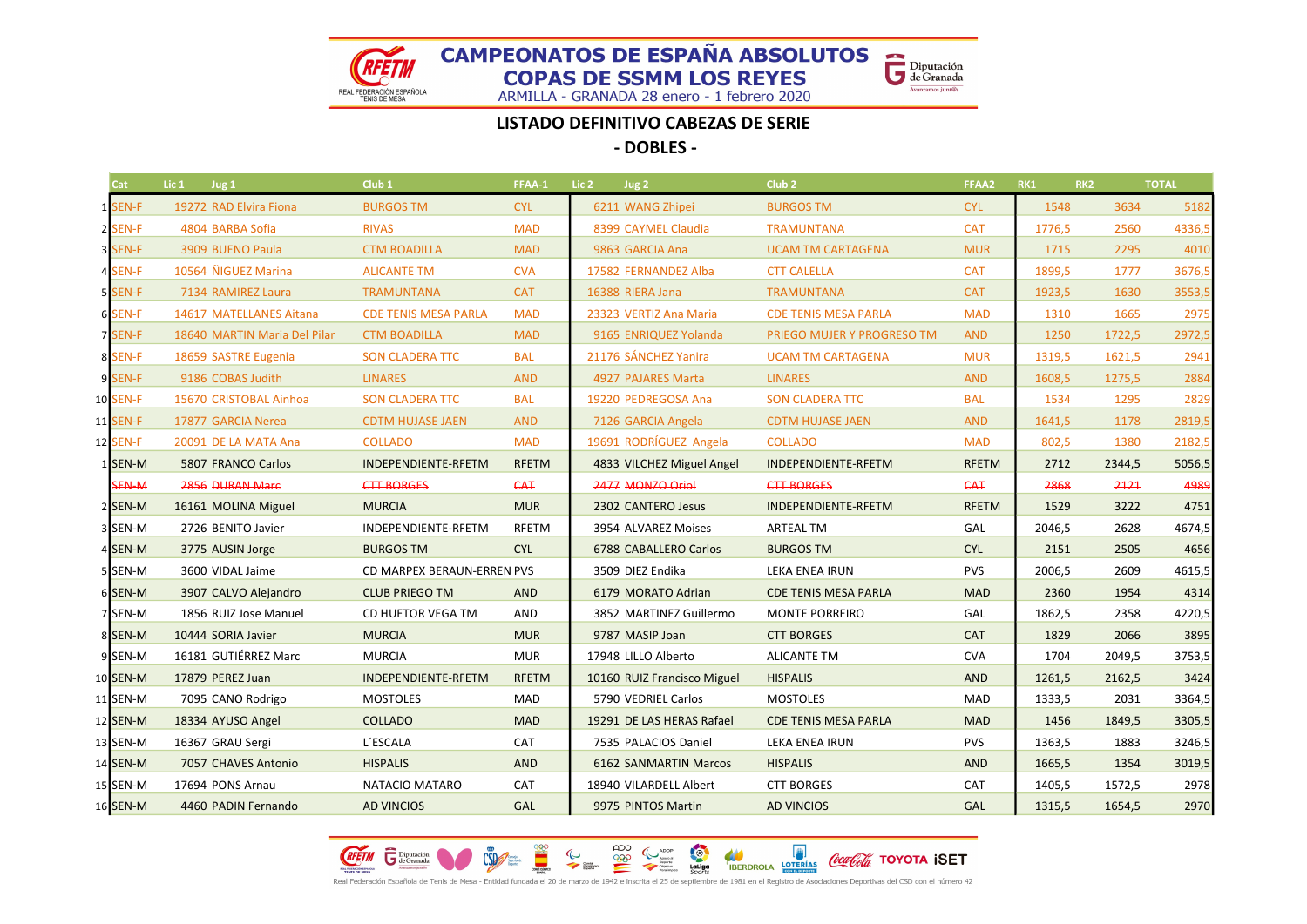REAL FEDERACIÓN ESPAÑOLA<br>TENIS DE MESA

ARMILLA - GRANADA 28 enero - 1 febrero 2020

Diputación<br>de Granada

Avanzamos junt@s

#### LISTADO DEFINITIVO CABEZAS DE SERIE

- DOBLES -

| Cat      | Lic $1$ Jug $1$ |                                       | Club <sub>1</sub>                                                                                                              | FFAA-1       | Lic <sub>2</sub> | Jug <sub>2</sub>                                  | Club <sub>2</sub>           | FFAA2      | RK1    | RK <sub>2</sub> |        | <b>TOTAL</b> |
|----------|-----------------|---------------------------------------|--------------------------------------------------------------------------------------------------------------------------------|--------------|------------------|---------------------------------------------------|-----------------------------|------------|--------|-----------------|--------|--------------|
| 17 SEN-M |                 | 17323 BERZOSA Daniel                  | <b>BURGOS TM</b>                                                                                                               | <b>CYL</b>   |                  | 14625 NUÑEZ Miguel                                | <b>BURGOS TM</b>            | <b>CYL</b> | 1179   |                 | 1774,5 | 2953,5       |
| 18 SEN-M |                 | 16808 GONZALEZ H. Iker                | L'ESCALA                                                                                                                       | <b>CAT</b>   |                  | 18284 TAULER Norbert                              | L'ESCALA                    | <b>CAT</b> | 1598,5 |                 | 1214,5 | 2813         |
| 19 SEN-M |                 | 7097 GONZALEZ Eduardo                 | INDEPENDIENTE-RFETM                                                                                                            | <b>RFETM</b> |                  | 17779 GUERRICABEITIA Jon Ande INDEPENDIENTE-RFETM |                             | RFETM      | 1364,5 |                 | 1440   | 2804,5       |
| 20 SEN-M |                 | 3969 PERAL Xavier                     | NATACIO MATARO                                                                                                                 | <b>CAT</b>   |                  | 6908 RAMOS Yordi Jason                            | NATACIO MATARO              | <b>CAT</b> | 1529,5 |                 | 1204   | 2733,5       |
| 21 SEN-M |                 | 9414 ANTIMIR Dragos                   | CD HUETOR VEGA TM                                                                                                              | AND          |                  | 8407 RODRIGUEZ Israel                             | CD HUETOR VEGA TM           | <b>AND</b> | 1365,5 |                 | 1353   | 2718,5       |
| 22 SEN-M |                 | 14596 OLMEDO Alberto                  | <b>MURCIA</b>                                                                                                                  | <b>MUR</b>   |                  | 18622 SANCHEZ Juan Pedro                          | <b>CDTM CARTAGENA</b>       | <b>MUR</b> | 1089,5 |                 | 1534,5 | 2624         |
| 23 SEN-M |                 | 9582 CASARES Rafael                   | SAN SEBASTIAN REYES                                                                                                            | MAD          |                  | 19719 VILLANUEVA Nelson Jose                      | SAN SEBASTIAN REYES         | <b>MAD</b> | 1762   |                 | 833    | 2595         |
| 24 SEN-M |                 | 10175 CHAMORRO Miguel                 | INDEPENDIENTE-RFETM                                                                                                            | <b>RFETM</b> |                  | 18487 BAILON Daniel                               | <b>COLLADO</b>              | <b>MAD</b> | 1440   |                 | 1070   | 2510         |
| 25 SEN-M |                 | 7179 SÁNCHEZ Borja                    | MADRID CIUDAD TM                                                                                                               | MAD          |                  | 30804 VALENZUELA David Jermar MADRID CIUDAD TM    |                             | <b>MAD</b> | 1323   |                 | 1116   | 2439         |
| 26 SEN-M |                 | 17881 HERRANZ Gonzalo                 | <b>TALAVERA</b>                                                                                                                | <b>CLM</b>   |                  | 19188 SALAZAR Diego                               | DAMA DE ELCHE               | <b>CVA</b> | 988,5  |                 | 1087,5 | 2076         |
| 27 SEN-M |                 | 19866 LÓPEZ Alberto                   | <b>CDE TENIS MESA PARLA</b>                                                                                                    | <b>MAD</b>   |                  | 18012 PANTOJA Miguel Angel                        | <b>CDE TENIS MESA PARLA</b> | <b>MAD</b> | 667    |                 | 1297,5 | 1964,5       |
| 28 SEN-M |                 | 867 CIBANTOS Antonio Mateo            | <b>LINARES</b>                                                                                                                 | <b>AND</b>   |                  | 8661 CUESTA Esteban                               | <b>LINARES</b>              | <b>AND</b> | 1186   |                 | 776    | 1962         |
| 29 SEN-M |                 | 2341 MULERO Moises                    | <b>PORTUENSE</b>                                                                                                               | AND          |                  | 19150 GAINZA Alvaro                               | <b>MIJAS</b>                | AND        | 942    |                 | 807,5  | 1749,5       |
| 30 SEN-M |                 | 2149 DIAZ Sebastian                   | <b>BOLA P LA ZUBIA</b>                                                                                                         | <b>AND</b>   |                  | 4834 MARTINEZ Andres                              | VILLAFRANCA                 | <b>EXT</b> | 878,5  |                 | 851    | 1729,5       |
| 31 SEN-M |                 | 753 PEREZ Vicente Anastasio           | AMISTAD XII DE ENERO                                                                                                           | <b>CNR</b>   |                  | 10469 SOSA Pablo                                  | AMISTAD XII DE ENERO        | <b>CNR</b> | 619    |                 | 1109   | 1728         |
| 32 SEN-M |                 | 14656 JIMENEZ Jorge                   | <b>COLLADO</b>                                                                                                                 | <b>MAD</b>   |                  | 15569 MORATA Jaime                                | <b>COLLADO</b>              | <b>MAD</b> | 1054.5 |                 | 654.5  | 1709         |
| 33 SEN-M |                 | 19780 POMARES Alberto                 | DAMA DE ELCHE                                                                                                                  | <b>CVA</b>   |                  | 19777 POMARES Juan Carlos                         | DAMA DE ELCHE               | <b>CVA</b> | 658,5  |                 | 947    | 1605,5       |
| 34 SEN-M |                 | 1141 RODRIGUEZ Esteban Robert LINARES |                                                                                                                                | <b>AND</b>   |                  | 3164 TOBARUELA Javier                             | <b>LINARES</b>              | <b>AND</b> | 527    |                 | 886    | 1413         |
| 35 SEN-M |                 | 6779 OÑA Jose Luis                    | <b>MERCANTIL SEVILLA</b>                                                                                                       | AND          |                  | 17934 ROMAN Carlos                                | <b>MERCANTIL SEVILLA</b>    | <b>AND</b> | 574,5  |                 | 806,5  | 1381         |
| 36 SEN-M |                 | 20748 URQUIZAR Hugo                   | <b>BOLA P LA ZUBIA</b>                                                                                                         | <b>AND</b>   |                  | 22699 GARCIA Julio                                | <b>BOLA P LA ZUBIA</b>      | <b>AND</b> | 524,3  |                 | 672    | 1196,3       |
|          |                 |                                       | Para los cabezas de serie, se utilizará el ránking absoluto de la 2ª vuelta, se cogerá la puntuación más alta entre el ránking |              |                  |                                                   |                             |            |        |                 |        |              |

de 1ª y 2ª vuelta. Se publicará el listado de cabezas de serie a partir del 13/01/20



Real Federación Española de Tenis de Mesa - Entidad fundada el 20 de marzo de 1942 e inscrita el 25 de septiembre de 1981 en el Registro de Asociaciones Deportivas del CSD con el número 42